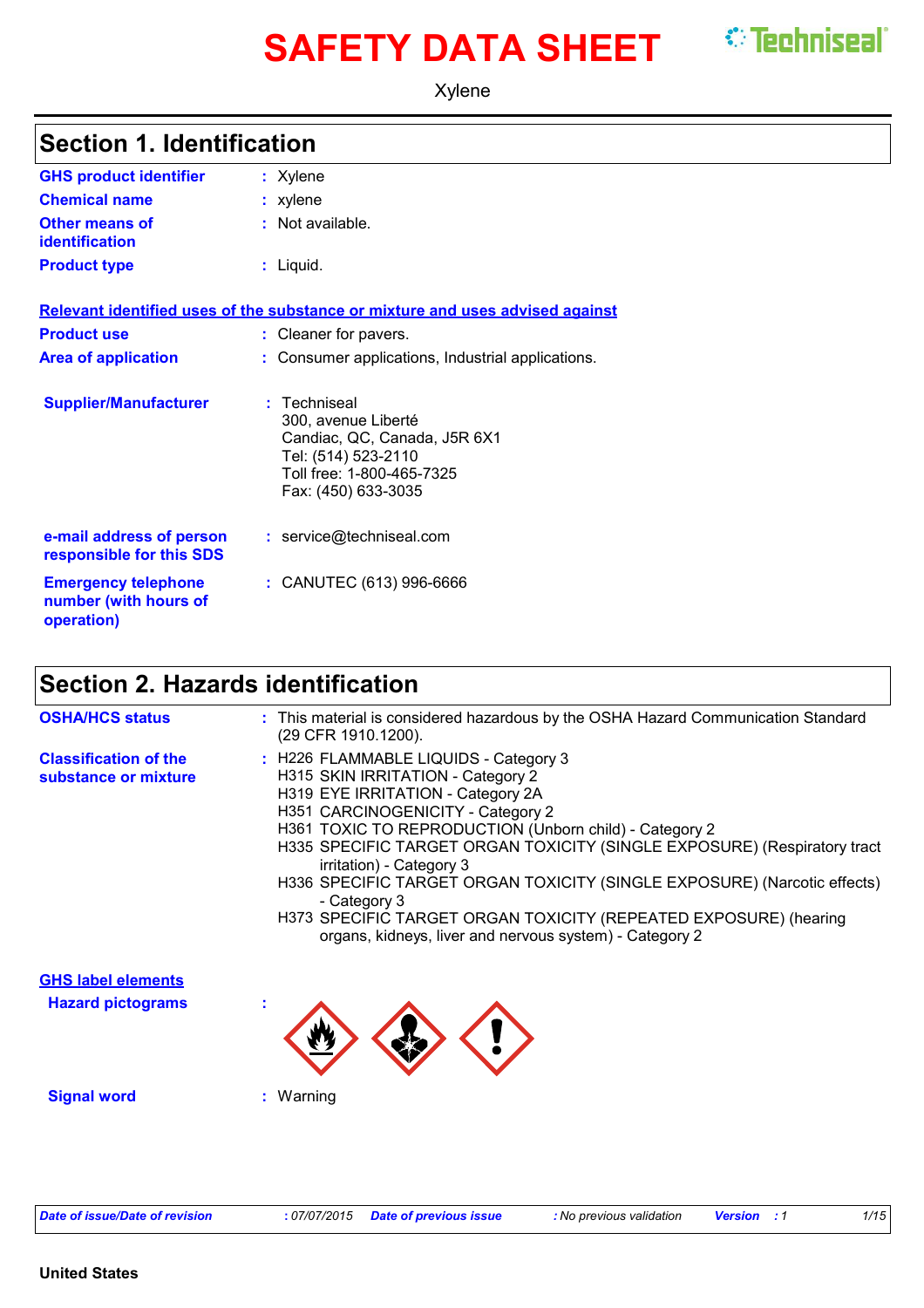# **Section 2. Hazards identification**

| <b>Hazard statements</b>                   | : H226 - Flammable liquid and vapor.<br>H319 - Causes serious eye irritation.<br>H315 - Causes skin irritation.<br>H361 - Suspected of damaging the unborn child.<br>H351 - Suspected of causing cancer.<br>H335 - May cause respiratory irritation.<br>H336 - May cause drowsiness and dizziness.<br>H373 - May cause damage to organs through prolonged or repeated exposure. (hearing<br>organs, kidneys, liver, nervous system)                                                                                                                                                                                                                                                                                                                                                                                                                           |
|--------------------------------------------|---------------------------------------------------------------------------------------------------------------------------------------------------------------------------------------------------------------------------------------------------------------------------------------------------------------------------------------------------------------------------------------------------------------------------------------------------------------------------------------------------------------------------------------------------------------------------------------------------------------------------------------------------------------------------------------------------------------------------------------------------------------------------------------------------------------------------------------------------------------|
| <b>Precautionary statements</b>            |                                                                                                                                                                                                                                                                                                                                                                                                                                                                                                                                                                                                                                                                                                                                                                                                                                                               |
| <b>General</b>                             | : P103 - Read label before use.<br>P102 - Keep out of reach of children.<br>P101 - If medical advice is needed, have product container or label at hand.                                                                                                                                                                                                                                                                                                                                                                                                                                                                                                                                                                                                                                                                                                      |
| <b>Prevention</b>                          | : P201 - Obtain special instructions before use.<br>P202 - Do not handle until all safety precautions have been read and understood.<br>P280 - Wear protective gloves. Wear eye or face protection. Wear protective clothing.<br>P210 - Keep away from heat, hot surfaces, sparks, open flames and other ignition<br>sources. No smoking.<br>P241 - Use explosion-proof electrical, ventilating, lighting and all material-handling<br>equipment.<br>P242 - Use only non-sparking tools.<br>P243 - Take precautionary measures against static discharge.<br>P233 - Keep container tightly closed.<br>P271 - Use only outdoors or in a well-ventilated area.<br>P260 - Do not breathe vapor.<br>P264 - Wash hands thoroughly after handling.                                                                                                                   |
| <b>Response</b>                            | : P314 - Get medical attention if you feel unwell.<br>P308 + P313 - IF exposed or concerned: Get medical attention.<br>P304 + P340 + P312 - IF INHALED: Remove person to fresh air and keep comfortable<br>for breathing. Call a POISON CENTER or physician if you feel unwell.<br>P303 + P361 + P353 - IF ON SKIN (or hair): Take off immediately all contaminated<br>clothing. Rinse skin with water or shower.<br>P302 + P352 + P362+P364 - IF ON SKIN: Wash with plenty of soap and water. Take off<br>contaminated clothing and wash it before reuse.<br>P332 + P313 - If skin irritation occurs: Get medical attention.<br>P305 + P351 + P338 - IF IN EYES: Rinse cautiously with water for several minutes.<br>Remove contact lenses, if present and easy to do. Continue rinsing.<br>P337 + P313 - If eye irritation persists: Get medical attention. |
| <b>Storage</b>                             | : P405 - Store locked up.<br>P403 - Store in a well-ventilated place.<br>P235 - Keep cool.                                                                                                                                                                                                                                                                                                                                                                                                                                                                                                                                                                                                                                                                                                                                                                    |
| <b>Disposal</b>                            | : P501 - Dispose of contents and container in accordance with all local, regional, national<br>and international regulations.                                                                                                                                                                                                                                                                                                                                                                                                                                                                                                                                                                                                                                                                                                                                 |
| <b>Supplemental label</b><br>elements      | : Avoid contact with skin and clothing. Wash thoroughly after handling.                                                                                                                                                                                                                                                                                                                                                                                                                                                                                                                                                                                                                                                                                                                                                                                       |
| <b>Hazards not otherwise</b><br>classified | : Prolonged or repeated contact may dry skin and cause irritation.                                                                                                                                                                                                                                                                                                                                                                                                                                                                                                                                                                                                                                                                                                                                                                                            |

# **Section 3. Composition/information on ingredients**

| Substance/mixture     | $:$ Mixture      |
|-----------------------|------------------|
| <b>Chemical name</b>  | $:$ xylene       |
| Other means of        | : Not available. |
| <b>identification</b> |                  |

| <b>CAS number/other identifiers</b> |                  |                               |                          |                    |      |
|-------------------------------------|------------------|-------------------------------|--------------------------|--------------------|------|
| <b>CAS number</b>                   | 1330-20-7        |                               |                          |                    |      |
| <b>Product code</b>                 | : Not available. |                               |                          |                    |      |
| Date of issue/Date of revision      | : 07/07/2015     | <b>Date of previous issue</b> | : No previous validation | <b>Version</b> : 1 | 2/15 |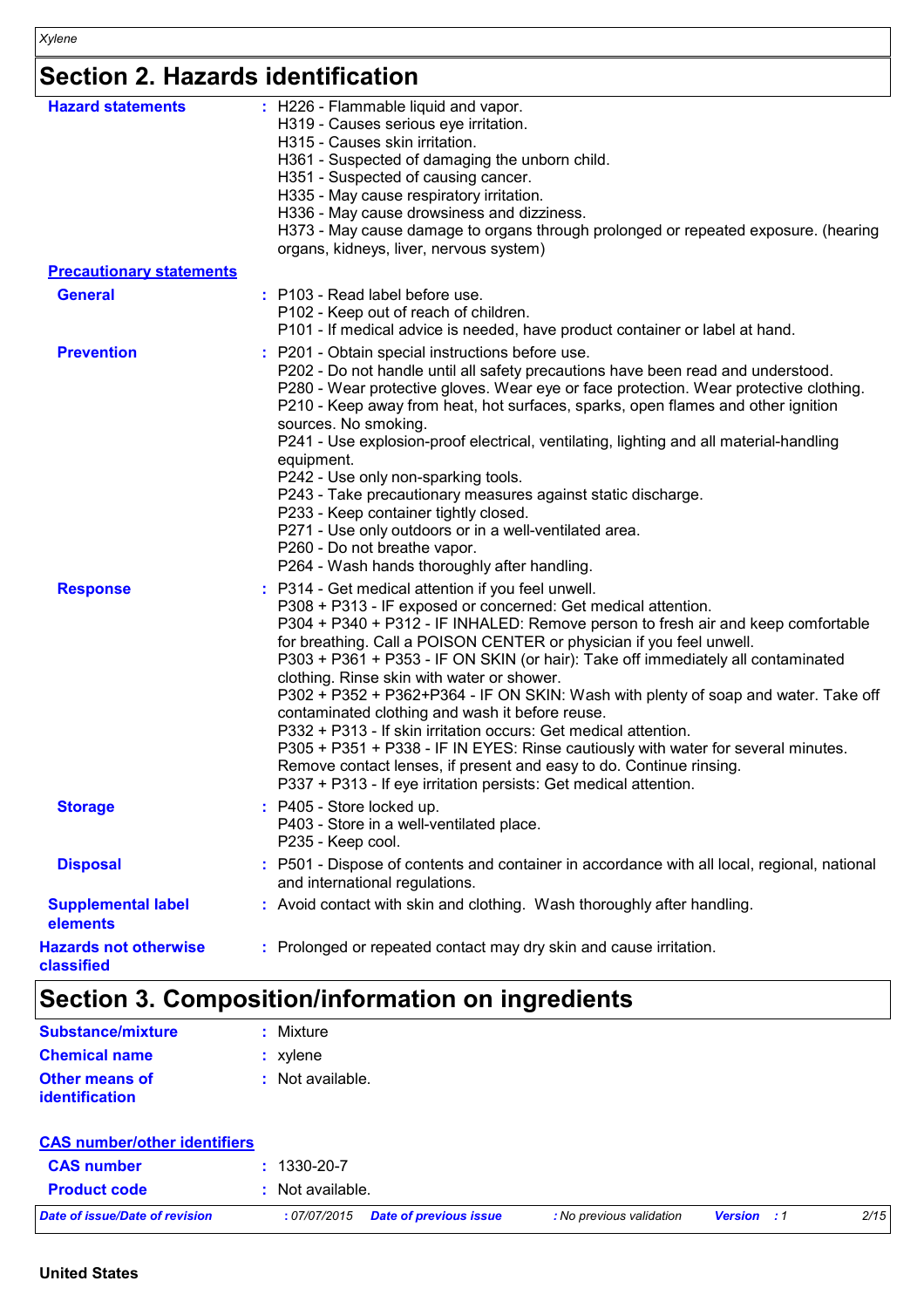## **Section 3. Composition/information on ingredients**

| <b>Ingredient name</b> | <b>Other names</b> | $\frac{9}{6}$ | <b>CAS number</b> |
|------------------------|--------------------|---------------|-------------------|
| xylene                 |                    | !≥90          | 1330-20-7         |
| ethylbenzene           |                    | l≥10 - <25    | 100-41-4          |

Any concentration shown as a range is to protect confidentiality or is due to batch variation.

**There are no additional ingredients present which, within the current knowledge of the supplier and in the concentrations applicable, are classified as hazardous to health and hence require reporting in this section.**

## **Section 4. First aid measures**

*Xylene*

| <b>Description of necessary first aid measures</b> |                                                                                                                                                                                                                                                                                                                                                                                                                                                                                                                                                                                                                                                                                                                                                                                                                               |
|----------------------------------------------------|-------------------------------------------------------------------------------------------------------------------------------------------------------------------------------------------------------------------------------------------------------------------------------------------------------------------------------------------------------------------------------------------------------------------------------------------------------------------------------------------------------------------------------------------------------------------------------------------------------------------------------------------------------------------------------------------------------------------------------------------------------------------------------------------------------------------------------|
| <b>Eye contact</b>                                 | : Immediately flush eyes with plenty of water, occasionally lifting the upper and lower<br>eyelids. Check for and remove any contact lenses. Continue to rinse for at least 10<br>minutes. Get medical attention.                                                                                                                                                                                                                                                                                                                                                                                                                                                                                                                                                                                                             |
| <b>Inhalation</b>                                  | : Remove victim to fresh air and keep at rest in a position comfortable for breathing. If it<br>is suspected that fumes are still present, the rescuer should wear an appropriate mask<br>or self-contained breathing apparatus. If not breathing, if breathing is irregular or if<br>respiratory arrest occurs, provide artificial respiration or oxygen by trained personnel. It<br>may be dangerous to the person providing aid to give mouth-to-mouth resuscitation.<br>Get medical attention. If necessary, call a poison center or physician. If unconscious,<br>place in recovery position and get medical attention immediately. Maintain an open<br>airway. Loosen tight clothing such as a collar, tie, belt or waistband.                                                                                          |
| <b>Skin contact</b>                                | : Wash skin thoroughly with soap and water or use recognized skin cleanser. Remove<br>contaminated clothing and shoes. Continue to rinse for at least 10 minutes. Get<br>medical attention. Wash clothing before reuse. Clean shoes thoroughly before reuse.                                                                                                                                                                                                                                                                                                                                                                                                                                                                                                                                                                  |
| <b>Ingestion</b>                                   | : Wash out mouth with water. Remove dentures if any. Remove victim to fresh air and<br>keep at rest in a position comfortable for breathing. If material has been swallowed and<br>the exposed person is conscious, give small quantities of water to drink. Stop if the<br>exposed person feels sick as vomiting may be dangerous. Do not induce vomiting<br>unless directed to do so by medical personnel. If vomiting occurs, the head should be<br>kept low so that vomit does not enter the lungs. Get medical attention. If necessary,<br>call a poison center or physician. Never give anything by mouth to an unconscious<br>person. If unconscious, place in recovery position and get medical attention<br>immediately. Maintain an open airway. Loosen tight clothing such as a collar, tie, belt<br>or waistband. |

|                                       | <b>Most important symptoms/effects, acute and delayed</b>                                                                                                                                 |
|---------------------------------------|-------------------------------------------------------------------------------------------------------------------------------------------------------------------------------------------|
| <b>Potential acute health effects</b> |                                                                                                                                                                                           |
| <b>Eye contact</b>                    | : Causes serious eye irritation.                                                                                                                                                          |
| <b>Inhalation</b>                     | : Can cause central nervous system (CNS) depression. May cause drowsiness and<br>dizziness. May cause respiratory irritation.                                                             |
| <b>Skin contact</b>                   | : Causes skin irritation. Defatting to the skin.                                                                                                                                          |
| Ingestion                             | : Can cause central nervous system (CNS) depression.                                                                                                                                      |
| <b>Over-exposure signs/symptoms</b>   |                                                                                                                                                                                           |
| <b>Eye contact</b>                    | : Adverse symptoms may include the following:<br>pain or irritation<br>watering<br>redness                                                                                                |
| <b>Inhalation</b>                     | : Adverse symptoms may include the following:<br>respiratory tract irritation<br>coughing<br>nausea or vomiting<br>headache<br>drowsiness/fatigue<br>dizziness/vertigo<br>unconsciousness |
|                                       | $\cdots$                                                                                                                                                                                  |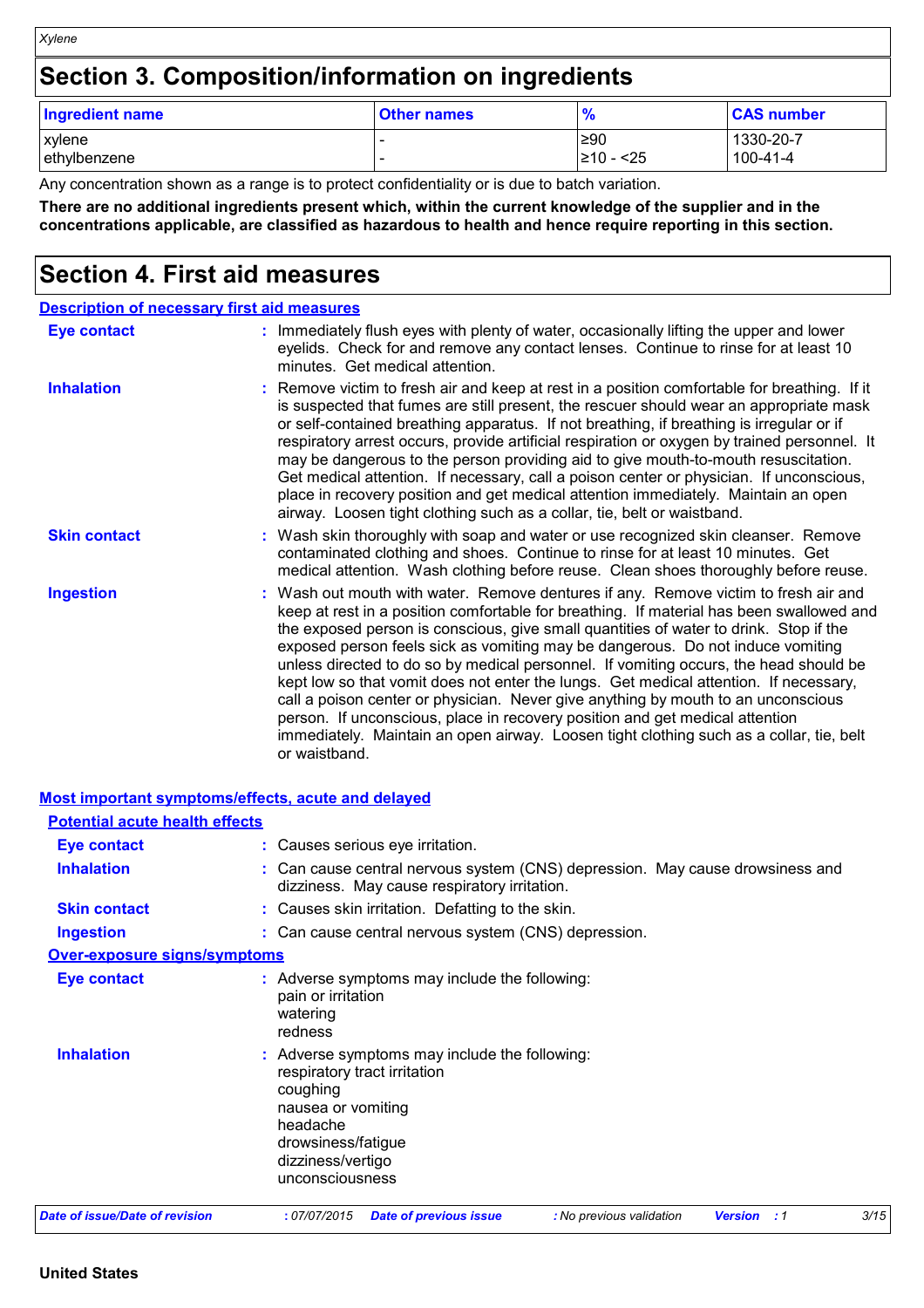## **Section 4. First aid measures**

|                                   | reduced fetal weight<br>increase in fetal deaths<br>skeletal malformations                                                                                                                                                                                                                                              |
|-----------------------------------|-------------------------------------------------------------------------------------------------------------------------------------------------------------------------------------------------------------------------------------------------------------------------------------------------------------------------|
| <b>Skin contact</b>               | : Adverse symptoms may include the following:<br>irritation<br>redness<br>dryness<br>cracking<br>reduced fetal weight<br>increase in fetal deaths<br>skeletal malformations                                                                                                                                             |
| <b>Ingestion</b>                  | : Adverse symptoms may include the following:<br>reduced fetal weight<br>increase in fetal deaths<br>skeletal malformations                                                                                                                                                                                             |
|                                   | Indication of immediate medical attention and special treatment needed, if necessary                                                                                                                                                                                                                                    |
| <b>Notes to physician</b>         | : Treat symptomatically. Contact poison treatment specialist immediately if large<br>quantities have been ingested or inhaled.                                                                                                                                                                                          |
| <b>Specific treatments</b>        | : No specific treatment.                                                                                                                                                                                                                                                                                                |
| <b>Protection of first-aiders</b> | : No action shall be taken involving any personal risk or without suitable training. If it is<br>suspected that fumes are still present, the rescuer should wear an appropriate mask or<br>self-contained breathing apparatus. It may be dangerous to the person providing aid to<br>give mouth-to-mouth resuscitation. |

#### **See toxicological information (Section 11)**

## **Section 5. Fire-fighting measures**

| <b>Extinguishing media</b>                                                |                                                                                                                                                                                                                                                                                                                                                                                                                          |
|---------------------------------------------------------------------------|--------------------------------------------------------------------------------------------------------------------------------------------------------------------------------------------------------------------------------------------------------------------------------------------------------------------------------------------------------------------------------------------------------------------------|
| <b>Suitable extinguishing</b><br>media                                    | : Use dry chemical, $CO2$ , water spray (fog) or foam.                                                                                                                                                                                                                                                                                                                                                                   |
| <b>Unsuitable extinguishing</b><br>media                                  | : Do not use water jet.                                                                                                                                                                                                                                                                                                                                                                                                  |
| <b>Specific hazards arising</b><br>from the chemical                      | : Flammable liquid and vapor. In a fire or if heated, a pressure increase will occur and<br>the container may burst, with the risk of a subsequent explosion. The vapor/gas is<br>heavier than air and will spread along the ground. Vapors may accumulate in low or<br>confined areas or travel a considerable distance to a source of ignition and flash back.<br>Runoff to sewer may create fire or explosion hazard. |
| <b>Hazardous thermal</b><br>decomposition products                        | Decomposition products may include the following materials:<br>carbon dioxide<br>carbon monoxide                                                                                                                                                                                                                                                                                                                         |
| <b>Special protective actions</b><br>for fire-fighters                    | : Promptly isolate the scene by removing all persons from the vicinity of the incident if<br>there is a fire. No action shall be taken involving any personal risk or without suitable<br>training. Move containers from fire area if this can be done without risk. Use water<br>spray to keep fire-exposed containers cool.                                                                                            |
| <b>Special protective</b><br>equipment for fire-fighters<br><b>Remark</b> | : Fire-fighters should wear appropriate protective equipment and self-contained breathing<br>apparatus (SCBA) with a full face-piece operated in positive pressure mode.<br>: Vapors may form explosive mixtures with air.                                                                                                                                                                                               |
|                                                                           |                                                                                                                                                                                                                                                                                                                                                                                                                          |

*Date of issue/Date of revision* **:** *07/07/2015 Date of previous issue : No previous validation Version : 1 4/15*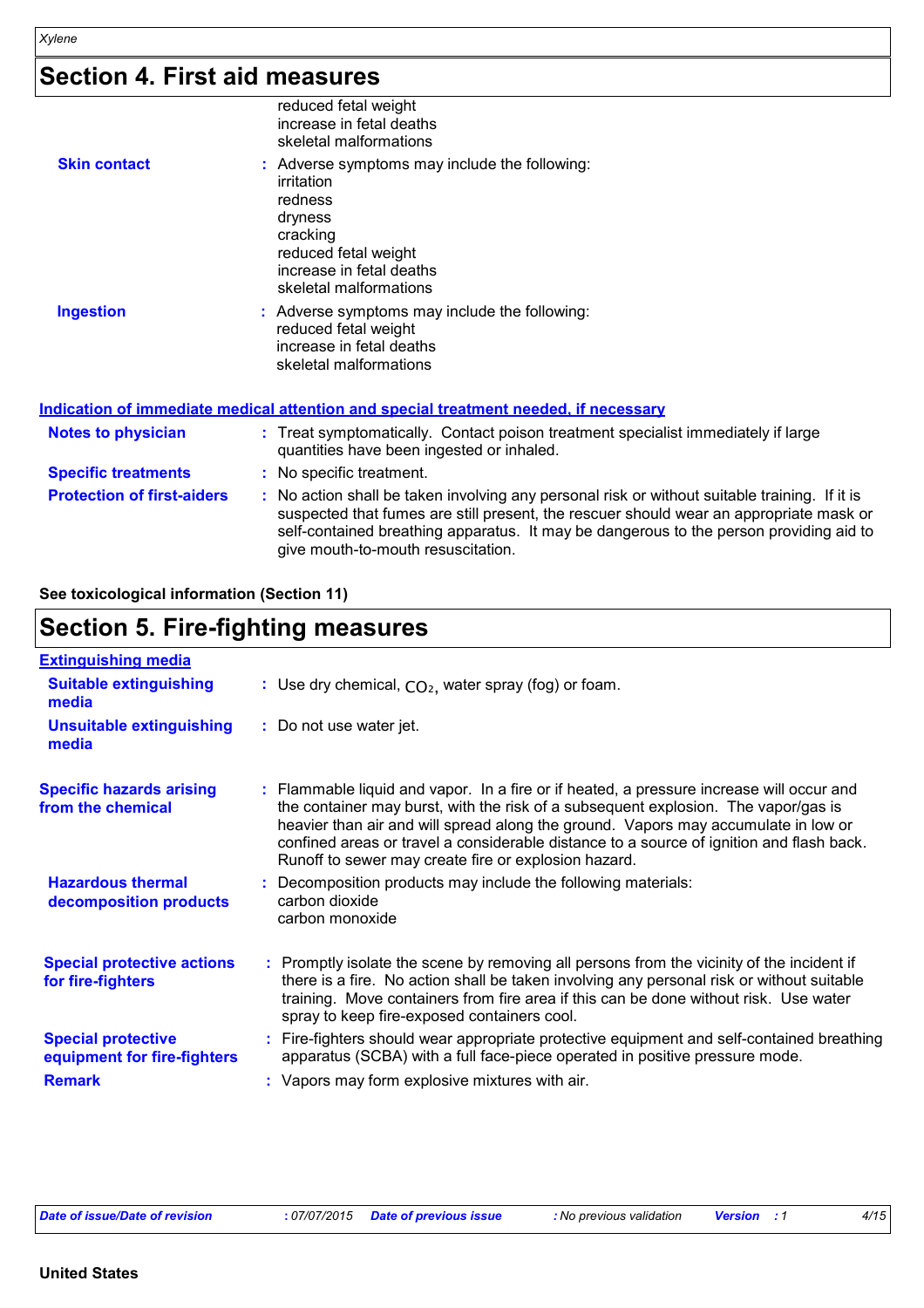## **Section 6. Accidental release measures**

|                                                       | Personal precautions, protective equipment and emergency procedures                                                                                                                                                                                                                                                                                                                                                                                                                                                                                                                                                                                                                                                                                                |
|-------------------------------------------------------|--------------------------------------------------------------------------------------------------------------------------------------------------------------------------------------------------------------------------------------------------------------------------------------------------------------------------------------------------------------------------------------------------------------------------------------------------------------------------------------------------------------------------------------------------------------------------------------------------------------------------------------------------------------------------------------------------------------------------------------------------------------------|
| For non-emergency<br>personnel                        | : No action shall be taken involving any personal risk or without suitable training.<br>Evacuate surrounding areas. Keep unnecessary and unprotected personnel from<br>entering. Do not touch or walk through spilled material. Shut off all ignition sources.<br>No flares, smoking or flames in hazard area. Avoid breathing vapor or mist. Provide<br>adequate ventilation. Wear appropriate respirator when ventilation is inadequate. Put<br>on appropriate personal protective equipment.                                                                                                                                                                                                                                                                    |
| For emergency responders                              | If specialised clothing is required to deal with the spillage, take note of any information<br>in Section 8 on suitable and unsuitable materials. See also the information in "For non-<br>emergency personnel".                                                                                                                                                                                                                                                                                                                                                                                                                                                                                                                                                   |
| <b>Environmental precautions</b>                      | : Avoid dispersal of spilled material and runoff and contact with soil, waterways, drains<br>and sewers. Inform the relevant authorities if the product has caused environmental<br>pollution (sewers, waterways, soil or air).                                                                                                                                                                                                                                                                                                                                                                                                                                                                                                                                    |
| Methods and materials for containment and cleaning up |                                                                                                                                                                                                                                                                                                                                                                                                                                                                                                                                                                                                                                                                                                                                                                    |
| <b>Small spill</b>                                    | : Stop leak if without risk. Move containers from spill area. Use spark-proof tools and<br>explosion-proof equipment. Dilute with water and mop up if water-soluble. Alternatively,<br>or if water-insoluble, absorb with an inert dry material and place in an appropriate waste<br>disposal container. Dispose of via a licensed waste disposal contractor.                                                                                                                                                                                                                                                                                                                                                                                                      |
| <b>Large spill</b>                                    | Stop leak if without risk. Move containers from spill area. Use spark-proof tools and<br>explosion-proof equipment. Approach release from upwind. Prevent entry into sewers,<br>water courses, basements or confined areas. Wash spillages into an effluent treatment<br>plant or proceed as follows. Contain and collect spillage with non-combustible,<br>absorbent material e.g. sand, earth, vermiculite or diatomaceous earth and place in<br>container for disposal according to local regulations (see Section 13). Dispose of via a<br>licensed waste disposal contractor. Contaminated absorbent material may pose the<br>same hazard as the spilled product. Note: see Section 1 for emergency contact<br>information and Section 13 for waste disposal. |

## **Section 7. Handling and storage**

#### **Precautions for safe handling**

| <b>TOOMMINUTION TOT OMIO TIMITARITIS</b>                                  |                                                                                                                                                                                                                                                                                                                                                                                                                                                                                                                                                                                                                                                                                                                                                                                                                                                                                                                                                                                                                                       |
|---------------------------------------------------------------------------|---------------------------------------------------------------------------------------------------------------------------------------------------------------------------------------------------------------------------------------------------------------------------------------------------------------------------------------------------------------------------------------------------------------------------------------------------------------------------------------------------------------------------------------------------------------------------------------------------------------------------------------------------------------------------------------------------------------------------------------------------------------------------------------------------------------------------------------------------------------------------------------------------------------------------------------------------------------------------------------------------------------------------------------|
| <b>Protective measures</b>                                                | : Put on appropriate personal protective equipment (see Section 8). Avoid exposure -<br>obtain special instructions before use. Avoid exposure during pregnancy. Do not<br>handle until all safety precautions have been read and understood. Do not get in eyes<br>or on skin or clothing. Do not breathe vapor or mist. Do not ingest. Use only with<br>adequate ventilation. Wear appropriate respirator when ventilation is inadequate. Do<br>not enter storage areas and confined spaces unless adequately ventilated. Keep in the<br>original container or an approved alternative made from a compatible material, kept<br>tightly closed when not in use. Store and use away from heat, sparks, open flame or<br>any other ignition source. Use explosion-proof electrical (ventilating, lighting and<br>material handling) equipment. Use only non-sparking tools. Take precautionary<br>measures against electrostatic discharges. Empty containers retain product residue<br>and can be hazardous. Do not reuse container. |
| <b>Advice on general</b><br>occupational hygiene                          | : Eating, drinking and smoking should be prohibited in areas where this material is<br>handled, stored and processed. Workers should wash hands and face before eating,<br>drinking and smoking. Remove contaminated clothing and protective equipment before<br>entering eating areas. See also Section 8 for additional information on hygiene<br>measures.                                                                                                                                                                                                                                                                                                                                                                                                                                                                                                                                                                                                                                                                         |
| <b>Conditions for safe storage,</b><br>including any<br>incompatibilities | Store in accordance with local regulations. Store in a segregated and approved area.<br>Store in original container protected from direct sunlight in a dry, cool and well-ventilated<br>area, away from incompatible materials (see Section 10) and food and drink. Store<br>locked up. Eliminate all ignition sources. Separate from oxidizing materials. Keep<br>container tightly closed and sealed until ready for use. Containers that have been<br>opened must be carefully resealed and kept upright to prevent leakage. Do not store in<br>unlabeled containers. Use appropriate containment to avoid environmental                                                                                                                                                                                                                                                                                                                                                                                                          |
| <b>Date of issue/Date of revision</b>                                     | 5/15<br>:07/07/2015<br><b>Date of previous issue</b><br>: No previous validation<br><b>Version</b> : 1                                                                                                                                                                                                                                                                                                                                                                                                                                                                                                                                                                                                                                                                                                                                                                                                                                                                                                                                |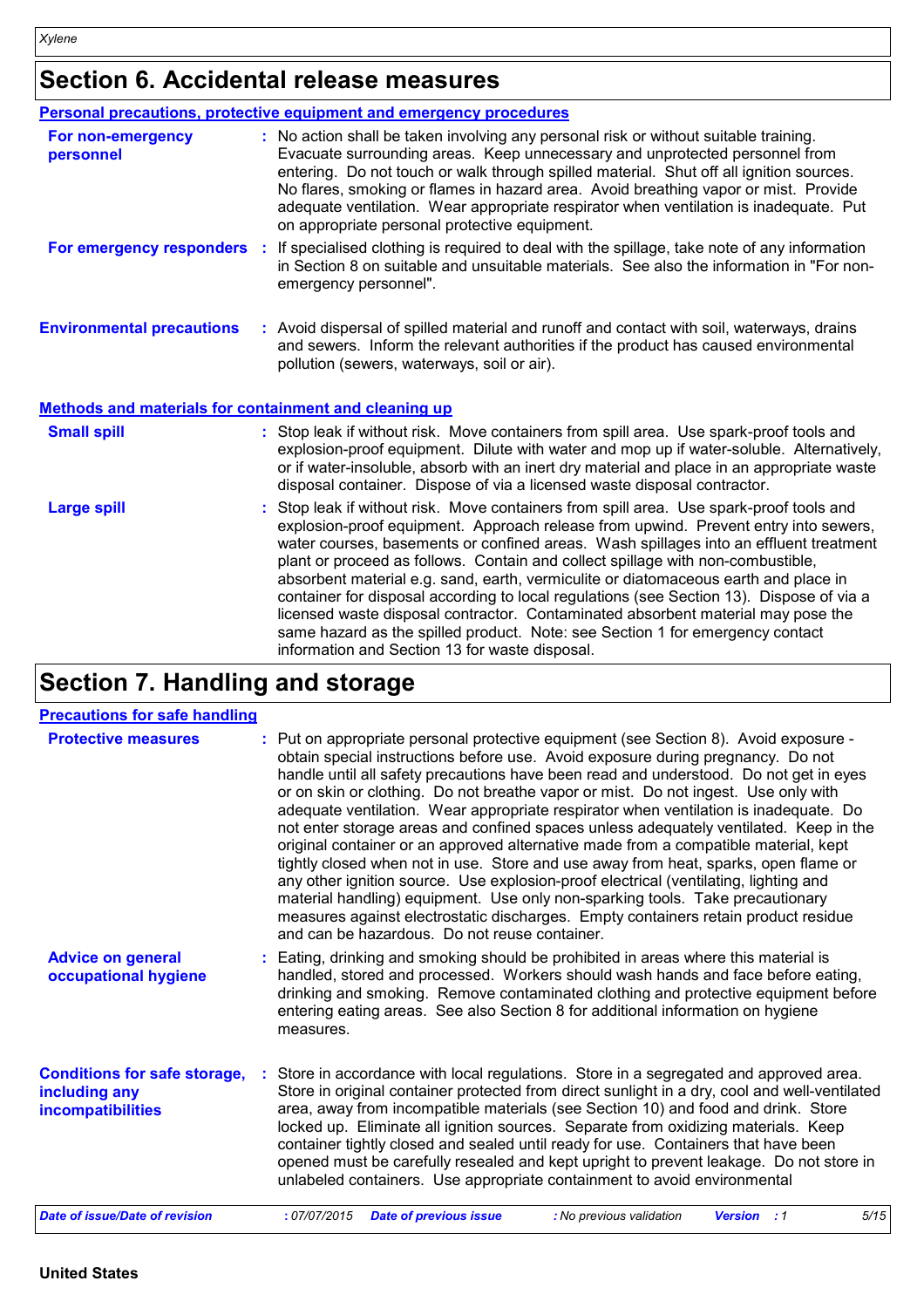## **Section 7. Handling and storage**

contamination. Xylene will attack some forms of plastics, rubber and coatings.

## **Section 8. Exposure controls/personal protection**

## **Control parameters**

## **Occupational exposure limits**

| <b>Appropriate engineering</b><br><b>controls</b> | : Use only with adequate ventilation. Use process enclosures, local exhaust ventilation or<br>other engineering controls to keep worker exposure to airborne contaminants below any<br>recommended or statutory limits. The engineering controls also need to keep gas,<br>vapor or dust concentrations below any lower explosive limits. Use explosion-proof<br>ventilation equipment.           |  |  |  |  |
|---------------------------------------------------|---------------------------------------------------------------------------------------------------------------------------------------------------------------------------------------------------------------------------------------------------------------------------------------------------------------------------------------------------------------------------------------------------|--|--|--|--|
| <b>Environmental exposure</b><br><b>controls</b>  | : Emissions from ventilation or work process equipment should be checked to ensure<br>they comply with the requirements of environmental protection legislation. In some<br>cases, fume scrubbers, filters or engineering modifications to the process equipment<br>will be necessary to reduce emissions to acceptable levels.                                                                   |  |  |  |  |
| <b>Individual protection measures</b>             |                                                                                                                                                                                                                                                                                                                                                                                                   |  |  |  |  |
| <b>Hygiene measures</b>                           | : Wash hands, forearms and face thoroughly after handling chemical products, before<br>eating, smoking and using the lavatory and at the end of the working period.<br>Appropriate techniques should be used to remove potentially contaminated clothing.<br>Wash contaminated clothing before reusing. Ensure that eyewash stations and safety<br>showers are close to the workstation location. |  |  |  |  |
| <b>Eye/face protection</b>                        | : Safety eyewear complying with an approved standard should be used when a risk<br>assessment indicates this is necessary to avoid exposure to liquid splashes, mists,<br>gases or dusts. If contact is possible, the following protection should be worn, unless<br>the assessment indicates a higher degree of protection: chemical splash goggles.                                             |  |  |  |  |
| <b>Skin protection</b>                            |                                                                                                                                                                                                                                                                                                                                                                                                   |  |  |  |  |
| <b>Date of issue/Date of revision</b>             | 6/15<br>:07/07/2015<br><b>Date of previous issue</b><br>: No previous validation<br><b>Version</b> : 1                                                                                                                                                                                                                                                                                            |  |  |  |  |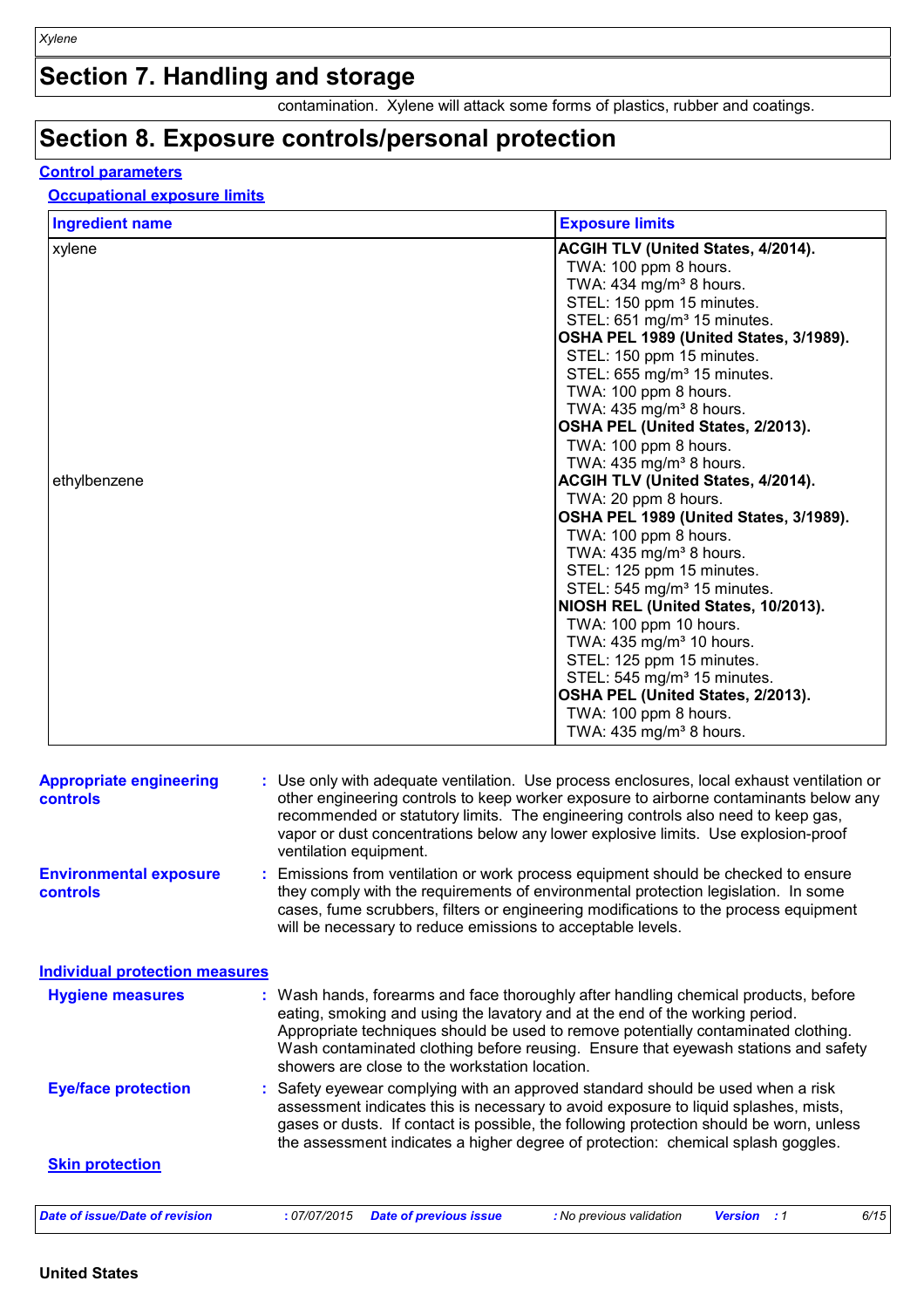## **Section 8. Exposure controls/personal protection**

| <b>Hand protection</b>        | : Chemical-resistant, impervious gloves complying with an approved standard should be<br>worn at all times when handling chemical products if a risk assessment indicates this is<br>necessary. Considering the parameters specified by the glove manufacturer, check<br>during use that the gloves are still retaining their protective properties. It should be<br>noted that the time to breakthrough for any glove material may be different for different<br>glove manufacturers. In the case of mixtures, consisting of several substances, the<br>protection time of the gloves cannot be accurately estimated. |
|-------------------------------|------------------------------------------------------------------------------------------------------------------------------------------------------------------------------------------------------------------------------------------------------------------------------------------------------------------------------------------------------------------------------------------------------------------------------------------------------------------------------------------------------------------------------------------------------------------------------------------------------------------------|
| <b>Body protection</b>        | : Personal protective equipment for the body should be selected based on the task being<br>performed and the risks involved and should be approved by a specialist before<br>handling this product. When there is a risk of ignition from static electricity, wear anti-<br>static protective clothing. For the greatest protection from static discharges, clothing<br>should include anti-static overalls, boots and gloves.                                                                                                                                                                                         |
| <b>Other skin protection</b>  | : Appropriate footwear and any additional skin protection measures should be selected<br>based on the task being performed and the risks involved and should be approved by a<br>specialist before handling this product.                                                                                                                                                                                                                                                                                                                                                                                              |
| <b>Respiratory protection</b> | : Use a properly fitted, air-purifying or air-fed respirator complying with an approved<br>standard if a risk assessment indicates this is necessary. Respirator selection must be<br>based on known or anticipated exposure levels, the hazards of the product and the safe<br>working limits of the selected respirator.                                                                                                                                                                                                                                                                                             |

## **Section 9. Physical and chemical properties**

| <b>Appearance</b>                                 |                                                                                                                           |
|---------------------------------------------------|---------------------------------------------------------------------------------------------------------------------------|
| <b>Physical state</b>                             | $:$ Liquid.                                                                                                               |
| <b>Color</b>                                      | Colorless.                                                                                                                |
| Odor                                              | : Aromatic./Sweet.                                                                                                        |
| <b>Odor threshold</b>                             | : $>0.2$ ppm                                                                                                              |
| pH                                                | : Not available.                                                                                                          |
| <b>Melting point</b>                              | : $>$ -48°C ( $>$ -54.4°F)                                                                                                |
| <b>Boiling point</b>                              | : 137 to 143°C (278.6 to 289.4°F)                                                                                         |
| <b>Flash point</b>                                | : Closed cup: $25^{\circ}$ C (77 $^{\circ}$ F)                                                                            |
| <b>Evaporation rate</b>                           | $\therefore$ 0.76 (butyl acetate = 1)                                                                                     |
| <b>Flammability (solid, gas)</b>                  | : Not applicable.                                                                                                         |
| Lower and upper explosive<br>(flammable) limits   | : Lower: 1.1%<br>Upper: 6.6%                                                                                              |
| <b>Vapor pressure</b>                             | $: 1 kPa$ (7.5006 mm Hg) [room temperature]<br>4.5 kPa (33.753 mm Hg) [50°C]                                              |
| <b>Vapor density</b>                              | : $3.7$ [Air = 1]                                                                                                         |
| <b>Relative density</b>                           | : 0.871                                                                                                                   |
| <b>Solubility</b>                                 | : Insoluble in the following materials: cold water and hot water.<br>Soluble in the following materials: Organic solvents |
| <b>Solubility in water</b>                        | : Not available.                                                                                                          |
| <b>Partition coefficient: n-</b><br>octanol/water | : 3.16                                                                                                                    |
| <b>Auto-ignition temperature</b>                  | : $500^{\circ}$ C (932 $^{\circ}$ F)                                                                                      |
| <b>Decomposition temperature</b>                  | : Not available.                                                                                                          |
| <b>SADT</b>                                       | : Not available.                                                                                                          |
| <b>Viscosity</b>                                  | Not available.                                                                                                            |
| <b>Molecular weight</b>                           | $: 106.2$ g/mole                                                                                                          |
| <b>Heat of combustion</b>                         | : $-40.84$ kJ/g                                                                                                           |

| Date of issue/Date of revision | :07/07/2015 |
|--------------------------------|-------------|
|--------------------------------|-------------|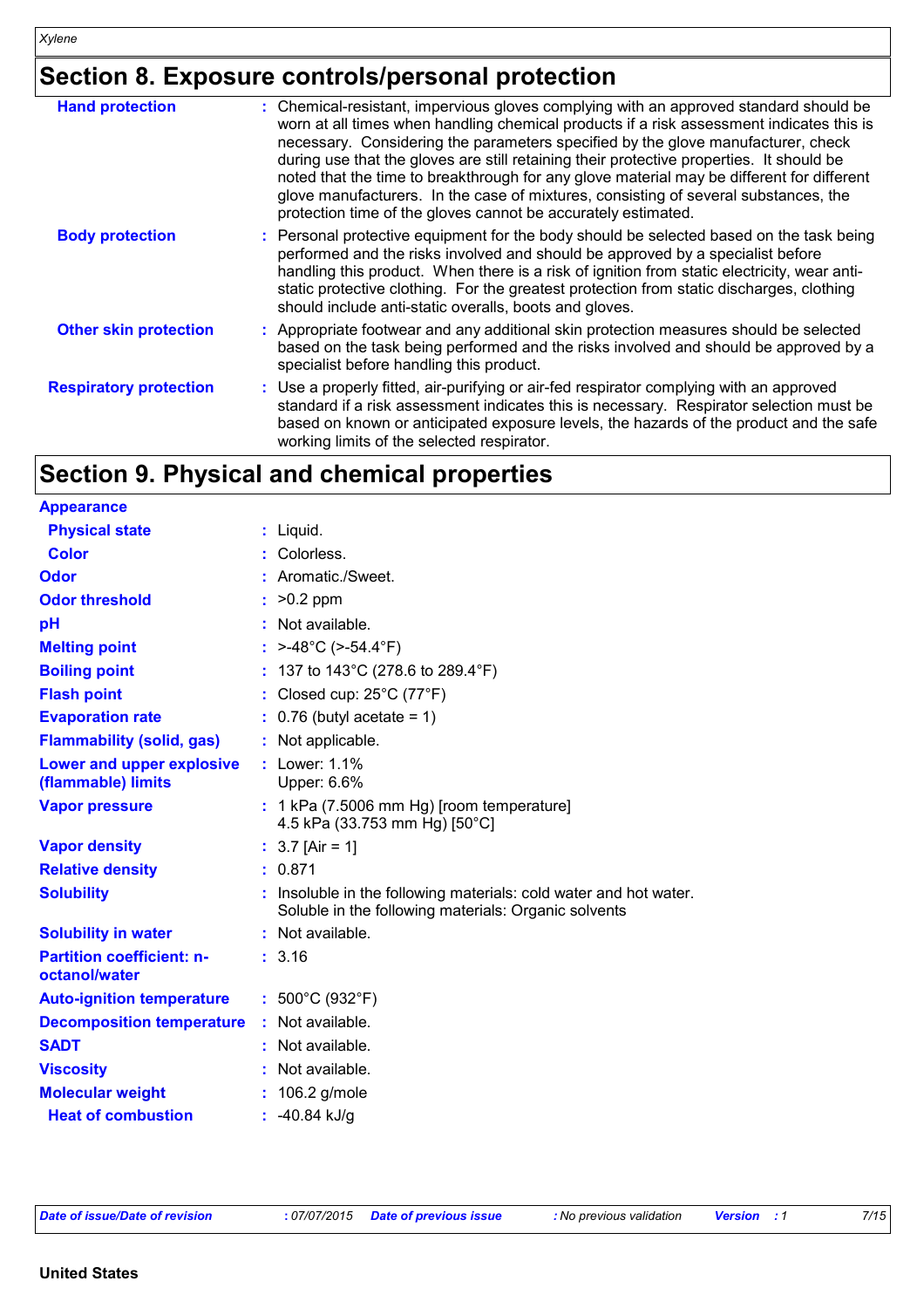## **Section 10. Stability and reactivity**

| <b>Reactivity</b>                                   | : No specific test data related to reactivity available for this product or its ingredients.                                                                                                                                                                    |
|-----------------------------------------------------|-----------------------------------------------------------------------------------------------------------------------------------------------------------------------------------------------------------------------------------------------------------------|
| <b>Chemical stability</b>                           | : The product is stable.                                                                                                                                                                                                                                        |
| <b>Possibility of hazardous</b><br><b>reactions</b> | : Under normal conditions of storage and use, hazardous reactions will not occur.                                                                                                                                                                               |
|                                                     | Under normal conditions of storage and use, hazardous polymerization will not occur.                                                                                                                                                                            |
| <b>Conditions to avoid</b>                          | : Keep away from heat. Avoid all possible sources of ignition (spark or flame). Do not<br>pressurize, cut, weld, braze, solder, drill, grind or expose containers to heat or sources<br>of ignition. Do not allow vapor to accumulate in low or confined areas. |
| <b>Incompatible materials</b>                       | : Reactive or incompatible with the following materials: oxidizing materials.                                                                                                                                                                                   |
| <b>Hazardous decomposition</b><br>products          | : Under normal conditions of storage and use, hazardous decomposition products should<br>not be produced.                                                                                                                                                       |

## **Section 11. Toxicological information**

#### **Information on toxicological effects**

#### **Acute toxicity**

| <b>Product/ingredient name</b> | <b>Result</b>                | <b>Species</b> | <b>Dose</b>       | <b>Exposure</b> |
|--------------------------------|------------------------------|----------------|-------------------|-----------------|
| <b>xylene</b>                  | <b>LC50 Inhalation Vapor</b> | Rat            | 5000 ppm          | 4 hours         |
|                                | LD50 Dermal                  | Rabbit         | >4200 mg/kg       |                 |
|                                | LD50 Oral                    | Rat            | $4300$ mg/kg      |                 |
| ethylbenzene                   | <b>LC50 Inhalation Vapor</b> | Rat            | $ 4000$ ppm       | l4 hours        |
|                                | LD50 Dermal                  | Rabbit         | $\geq 5000$ mg/kg | -               |
|                                | LD50 Oral                    | Rat            | 3500 mg/kg        |                 |

#### **Irritation/Corrosion**

| <b>Product/ingredient name</b> | <b>Result</b>            | <b>Species</b> | <b>Score</b> | <b>Exposure</b> | <b>Observation</b>       |
|--------------------------------|--------------------------|----------------|--------------|-----------------|--------------------------|
| xylene                         | Eyes - Severe irritant   | Rabbit         |              | 24 hours 5      | $\overline{\phantom{0}}$ |
|                                |                          |                |              | milligrams      |                          |
|                                | Skin - Mild irritant     | Rat            |              | 8 hours 60      | $\overline{\phantom{a}}$ |
|                                |                          |                |              | microliters     |                          |
|                                | Skin - Moderate irritant | Rabbit         |              | 24 hours 500    |                          |
|                                |                          |                |              | milligrams      |                          |
|                                | Skin - Moderate irritant | Rabbit         |              | 100 Percent     | $\overline{\phantom{a}}$ |
| ethylbenzene                   | Eyes - Severe irritant   | l Rabbit       |              | 500             |                          |
|                                |                          |                |              | milligrams      |                          |
|                                | Skin - Mild irritant     | l Rabbit       |              | 24 hours 15     | $\overline{\phantom{a}}$ |
|                                |                          |                |              | milligrams      |                          |

#### **Sensitization**

Not available.

| <b>Mutagenicity</b>            |                              |             |            |  |
|--------------------------------|------------------------------|-------------|------------|--|
| <b>Conclusion/Summary</b>      | : Not available.             |             |            |  |
| <b>Carcinogenicity</b>         |                              |             |            |  |
| <b>Conclusion/Summary</b>      | : Not available.             |             |            |  |
| <b>Classification</b>          |                              |             |            |  |
| <b>Product/ingredient name</b> | <b>OSHA</b>                  | <b>IARC</b> | <b>NTP</b> |  |
| xylene                         | -                            | 3           |            |  |
| ethylbenzene                   | $\qquad \qquad \blacksquare$ | 2B          |            |  |

*Date of issue/Date of revision* **:** *07/07/2015 Date of previous issue : No previous validation Version : 1 8/15*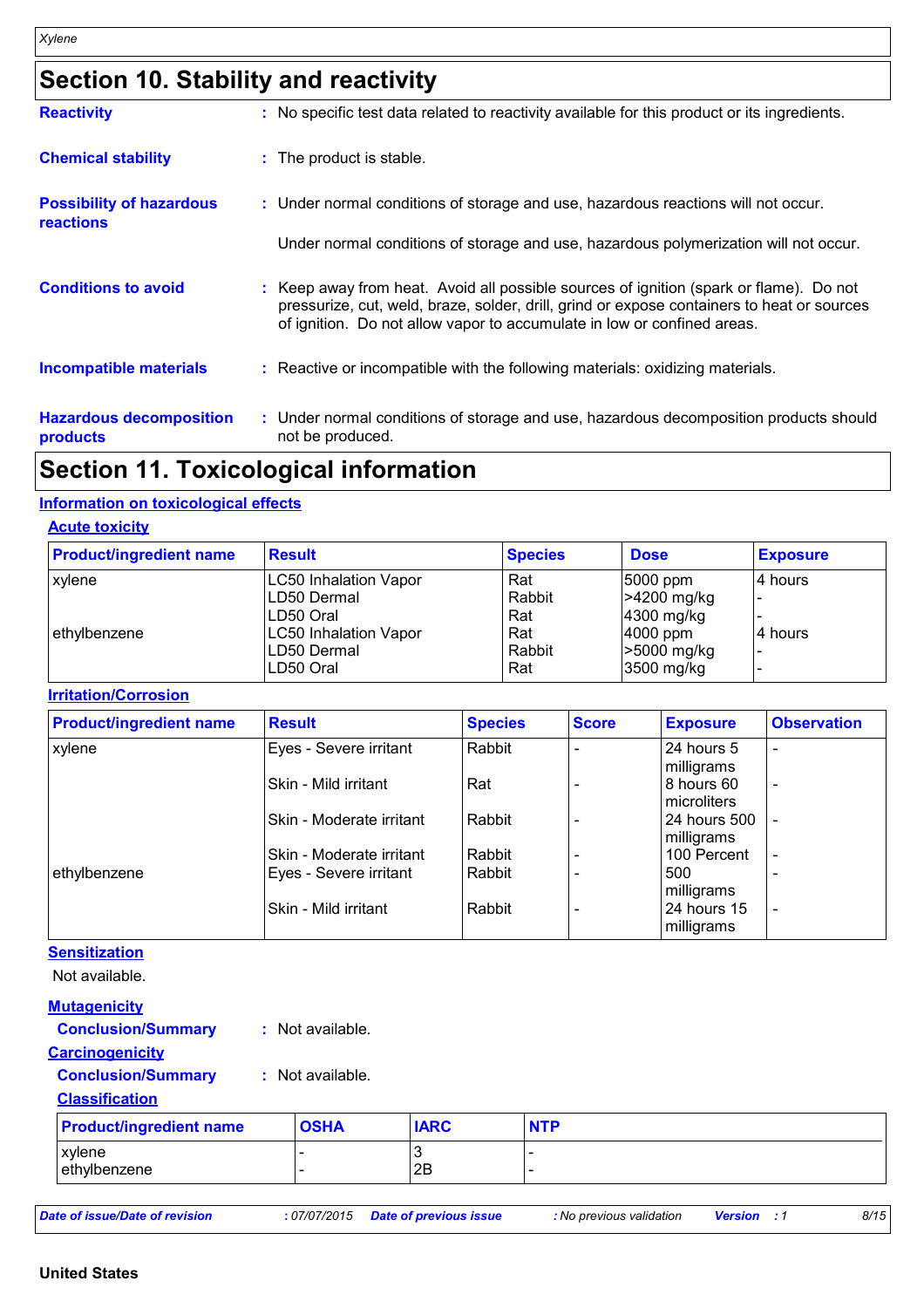## **Section 11. Toxicological information**

## **Reproductive toxicity**

**Conclusion/Summary :** Not available.

**Teratogenicity**

**Conclusion/Summary :** Not available.

#### **Specific target organ toxicity (single exposure)**

| <b>Name</b>  | <b>Category</b> | <b>Route of</b><br>exposure | <b>Target organs</b>                                    |
|--------------|-----------------|-----------------------------|---------------------------------------------------------|
| xylene       | Category 3      | Not applicable.             | Respiratory tract<br>irritation and<br>Narcotic effects |
| ethylbenzene | Category 3      | Not applicable.             | Respiratory tract<br>irritation and<br>Narcotic effects |

#### **Specific target organ toxicity (repeated exposure)**

| <b>Name</b>   | <b>Category</b> | <b>Route of</b><br>exposure | <b>Target organs</b>                                    |
|---------------|-----------------|-----------------------------|---------------------------------------------------------|
| <b>xylene</b> | Category 2      | Not determined              | hearing organs,<br>kidneys, liver and<br>nervous system |
| ethylbenzene  | Category 2      | Not determined              | hearing organs and<br>kidneys                           |

#### **Aspiration hazard**

| <b>Name</b>   | <b>Result</b>                         |
|---------------|---------------------------------------|
| <b>xylene</b> | <b>ASPIRATION HAZARD - Category 1</b> |
| ethylbenzene  | ASPIRATION HAZARD - Category 1        |

| Information on the likely | : Routes of entry anticipated: Oral, Dermal, Inhalation. |
|---------------------------|----------------------------------------------------------|
| routes of exposure        |                                                          |

## **Potential acute health effects**

| <b>Eye contact</b> | : Causes serious eye irritation. |
|--------------------|----------------------------------|
|                    |                                  |

- **Inhalation <b>:** Can cause central nervous system (CNS) depression. May cause drowsiness and dizziness. May cause respiratory irritation.
- **Skin contact :** Causes skin irritation. Defatting to the skin.
- **Ingestion :** Can cause central nervous system (CNS) depression.

## **Symptoms related to the physical, chemical and toxicological characteristics**

| <b>Eye contact</b> | : Adverse symptoms may include the following:<br>pain or irritation<br>watering<br>redness                                                                                                                                                                              |
|--------------------|-------------------------------------------------------------------------------------------------------------------------------------------------------------------------------------------------------------------------------------------------------------------------|
| <b>Inhalation</b>  | : Adverse symptoms may include the following:<br>respiratory tract irritation<br>coughing<br>nausea or vomiting<br>headache<br>drowsiness/fatigue<br>dizziness/vertigo<br>unconsciousness<br>reduced fetal weight<br>increase in fetal deaths<br>skeletal malformations |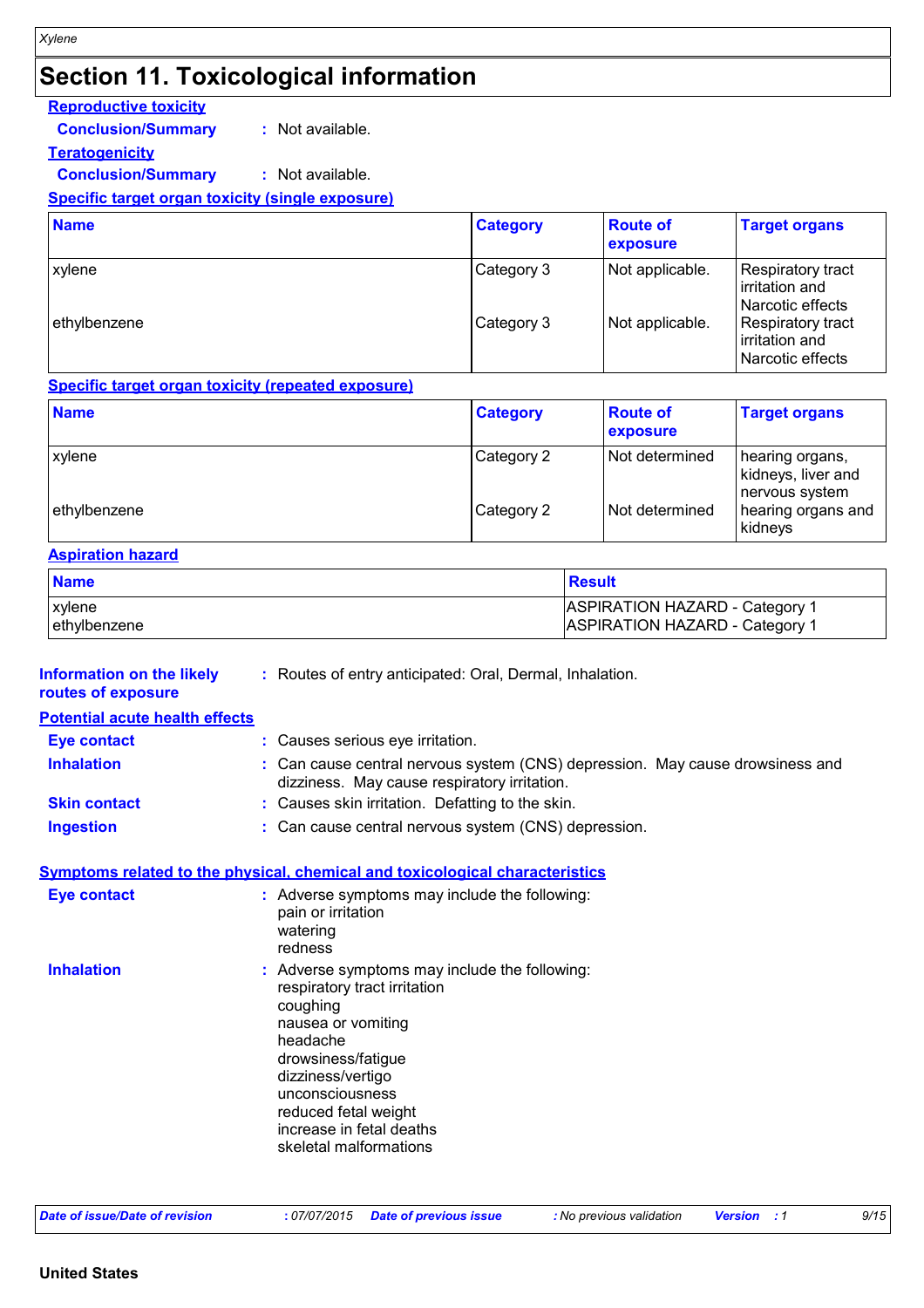## **Section 11. Toxicological information**

| <b>Skin contact</b> | : Adverse symptoms may include the following:<br>irritation<br>redness<br>dryness<br>cracking<br>reduced fetal weight<br>increase in fetal deaths<br>skeletal malformations |
|---------------------|-----------------------------------------------------------------------------------------------------------------------------------------------------------------------------|
| <b>Ingestion</b>    | : Adverse symptoms may include the following:<br>reduced fetal weight<br>increase in fetal deaths<br>skeletal malformations                                                 |

|                                                   | Delayed and immediate effects and also chronic effects from short and long term exposure                                                                                   |  |
|---------------------------------------------------|----------------------------------------------------------------------------------------------------------------------------------------------------------------------------|--|
| <b>Short term exposure</b>                        |                                                                                                                                                                            |  |
| <b>Potential immediate</b><br>effects             | : Not available.                                                                                                                                                           |  |
| <b>Potential delayed effects</b>                  | : Not available.                                                                                                                                                           |  |
| <b>Long term exposure</b>                         |                                                                                                                                                                            |  |
| <b>Potential immediate</b><br>effects             | : Not available.                                                                                                                                                           |  |
| <b>Potential delayed effects : Not available.</b> |                                                                                                                                                                            |  |
| <b>Potential chronic health effects</b>           |                                                                                                                                                                            |  |
| Not available.                                    |                                                                                                                                                                            |  |
| <b>General</b>                                    | May cause damage to organs through prolonged or repeated exposure. Prolonged or<br>repeated contact can defat the skin and lead to irritation, cracking and/or dermatitis. |  |
| <b>Carcinogenicity</b>                            | : Suspected of causing cancer. Risk of cancer depends on duration and level of<br>exposure.                                                                                |  |
| <b>Mutagenicity</b>                               | : No known significant effects or critical hazards.                                                                                                                        |  |
| <b>Teratogenicity</b>                             | : Suspected of damaging the unborn child.                                                                                                                                  |  |
| <b>Developmental effects</b>                      | : No known significant effects or critical hazards.                                                                                                                        |  |
| <b>Fertility effects</b>                          | : No known significant effects or critical hazards.                                                                                                                        |  |

#### **Numerical measures of toxicity**

#### **Acute toxicity estimates**

| <b>Route</b> | <b>ATE value</b> |
|--------------|------------------|
| Oral         | 4143.5 mg/kg     |

**Other information :** Adverse symptoms may include the following: nausea or vomiting headache drowsiness/fatigue dizziness/vertigo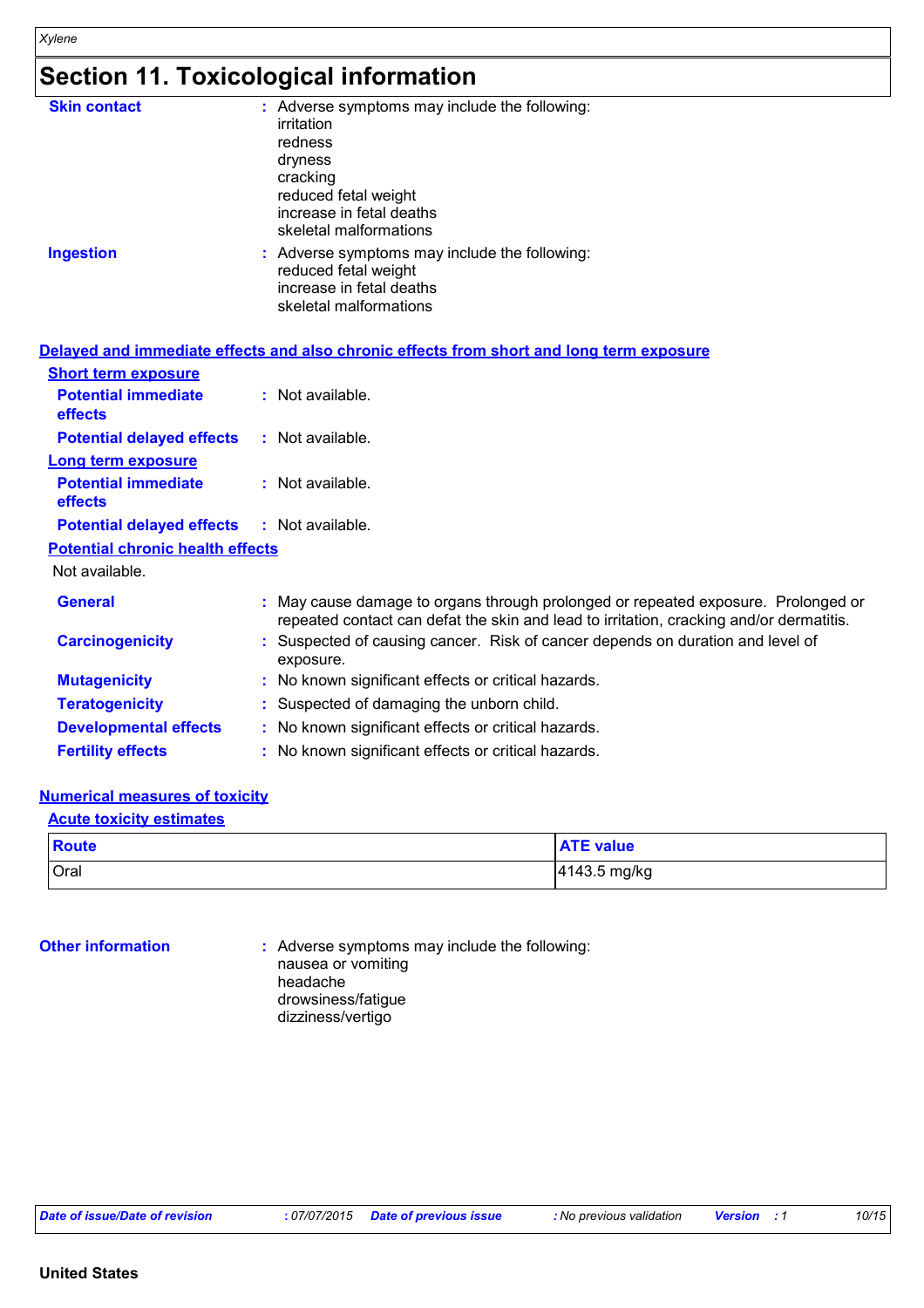## **Section 12. Ecological information**

**Toxicity**

| <b>Product/ingredient name</b> | <b>Result</b>                    | <b>Species</b>                              | <b>Exposure</b> |
|--------------------------------|----------------------------------|---------------------------------------------|-----------------|
| xylene                         | Acute LC50 8.5 ppm Marine water  | Crustaceans - Palaemonetes<br>pugio - Adult | 48 hours        |
|                                | Acute LC50 3300 µg/l Fresh water | Fish - Oncorhynchus mykiss                  | 96 hours        |
| ethylbenzene                   | Acute EC50 4600 µg/l Fresh water | Algae - Pseudokirchneriella<br>subcapitata  | 72 hours        |
|                                | Acute EC50 3600 µg/l Fresh water | Algae - Pseudokirchneriella<br>subcapitata  | 96 hours        |
|                                | Acute EC50 6530 µg/l Fresh water | Crustaceans - Artemia sp. -<br>Nauplii      | 48 hours        |
|                                | Acute EC50 2930 µg/l Fresh water | Daphnia - Daphnia magna -<br>Neonate        | 48 hours        |
|                                | Acute LC50 4200 µg/l Fresh water | Fish - Oncorhynchus mykiss                  | 96 hours        |

## **Persistence and degradability**

| <b>Product/ingredient name</b> | <b>Aquatic half-life</b> | <b>Photolysis</b> | Biodegradability   |
|--------------------------------|--------------------------|-------------------|--------------------|
| <b>xylene</b><br>ethylbenzene  |                          |                   | Readily<br>Readily |

#### **Bioaccumulative potential**

| <b>Product/ingredient name</b> | $LogP_{ow}$ | <b>BCF</b>  | <b>Potential</b> |
|--------------------------------|-------------|-------------|------------------|
| xylene                         | 3.16        |             | l low            |
| xylene                         | 3.12        | 8.1 to 25.9 | i low            |
| ethylbenzene                   | 3.6         |             | l low            |

#### **Mobility in soil**

| <b>Soil/water partition</b> | : Not available. |
|-----------------------------|------------------|
| <b>coefficient (Koc)</b>    |                  |

**Other adverse effects** : No known significant effects or critical hazards.

## **Section 13. Disposal considerations**

**United States - RCRA Toxic hazardous waste "U" List**

| Ingredient    | CAS#      | <b>Status</b> | <b>Reference</b><br>number |
|---------------|-----------|---------------|----------------------------|
| <b>Xylene</b> | 1330-20-7 | Listed        | U239                       |

| Date of issue/Date of revision | : 07/07/2015 Date of previous issue | : No previous validation | <b>Version</b> : 1 | 11/15 |
|--------------------------------|-------------------------------------|--------------------------|--------------------|-------|
|--------------------------------|-------------------------------------|--------------------------|--------------------|-------|

**Disposal methods :**

The generation of waste should be avoided or minimized wherever possible. Disposal of this product, solutions and any by-products should at all times comply with the requirements of environmental protection and waste disposal legislation and any regional local authority requirements. Dispose of surplus and non-recyclable products via a licensed waste disposal contractor. Waste should not be disposed of untreated to the sewer unless fully compliant with the requirements of all authorities with jurisdiction. Waste packaging should be recycled. Incineration or landfill should only be considered when recycling is not feasible. This material and its container must be disposed of in a safe way. Care should be taken when handling emptied containers that have not been cleaned or rinsed out. Empty containers or liners may retain some product residues. Vapor from product residues may create a highly flammable or explosive atmosphere inside the container. Do not cut, weld or grind used containers unless they have been cleaned thoroughly internally. Avoid dispersal of spilled material and runoff and contact with soil, waterways, drains and sewers.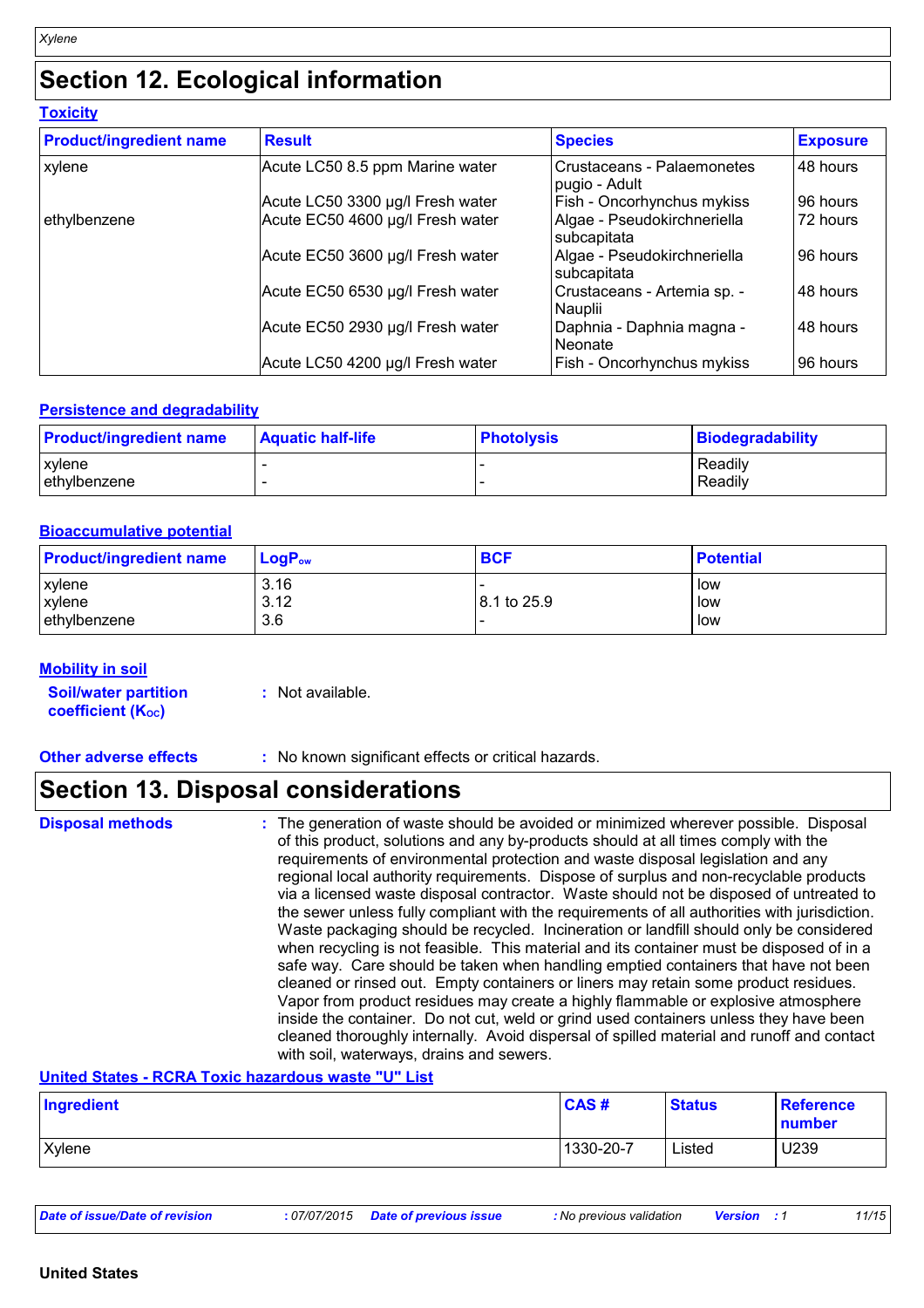|                                         | <b>DOT Classification</b>                                                                                                                                                                                                                                                                                                                                                                                                                                                | <b>IMDG</b>                                     | <b>IATA</b>                                                                                                                                                                                                                                                                                                                                                     |
|-----------------------------------------|--------------------------------------------------------------------------------------------------------------------------------------------------------------------------------------------------------------------------------------------------------------------------------------------------------------------------------------------------------------------------------------------------------------------------------------------------------------------------|-------------------------------------------------|-----------------------------------------------------------------------------------------------------------------------------------------------------------------------------------------------------------------------------------------------------------------------------------------------------------------------------------------------------------------|
| <b>UN number</b>                        | <b>UN1307</b>                                                                                                                                                                                                                                                                                                                                                                                                                                                            | <b>UN1307</b>                                   | <b>UN1307</b>                                                                                                                                                                                                                                                                                                                                                   |
| <b>UN proper</b><br>shipping name       | Xylenes                                                                                                                                                                                                                                                                                                                                                                                                                                                                  | <b>XYLENES</b>                                  | Xylenes                                                                                                                                                                                                                                                                                                                                                         |
| <b>Transport</b><br>hazard class(es)    | 3                                                                                                                                                                                                                                                                                                                                                                                                                                                                        | 3                                               | 3                                                                                                                                                                                                                                                                                                                                                               |
| <b>Packing group</b>                    | Ш                                                                                                                                                                                                                                                                                                                                                                                                                                                                        | $\ensuremath{\mathsf{II}}$                      | $\ensuremath{\mathsf{II}}$                                                                                                                                                                                                                                                                                                                                      |
| <b>Environmental</b><br><b>hazards</b>  | No.                                                                                                                                                                                                                                                                                                                                                                                                                                                                      | No.                                             | No.                                                                                                                                                                                                                                                                                                                                                             |
| <b>Additional</b><br><b>information</b> | <b>Reportable quantity</b><br>100 lbs / 45.4 kg [13.77 gal / 52.<br>124 L]<br>Package sizes shipped in<br>quantities less than the product<br>reportable quantity are not<br>subject to the RQ (reportable<br>quantity) transportation<br>requirements.<br><b>Limited quantity</b><br>Yes.<br><b>Packaging instruction</b><br>Passenger aircraft<br>Quantity limitation: 5 L<br>Cargo aircraft<br>Quantity limitation: 60 L<br><b>Special provisions</b><br>IB2, T4, TP1 | <b>Emergency schedules (EmS)</b><br>$F-E$ , S-D | <b>Passenger and Cargo Aircraft</b><br>Quantity limitation: 5 L<br>Packaging instructions: 353<br><b>Cargo Aircraft Only Quantity</b><br>limitation: 60 L<br>Packaging instructions: 364<br><b>Limited Quantities -</b><br><b>Passenger Aircraft</b> Quantity<br>limitation: 1 L<br>Packaging instructions: Y341<br><b>Special provisions</b><br>A <sub>3</sub> |

#### **Special precautions for user** : Transport within user's premises: always transport in closed containers that are upright and secure. Ensure that persons transporting the product know what to do in the event of an accident or spillage.

**Transport in bulk according :** Not available. **to Annex II of MARPOL 73/78 and the IBC Code**

## **Section 15. Regulatory information**

| <b>U.S. Federal regulations</b>                                                   |  | : United States inventory (TSCA 8b): All components are listed or exempted. |
|-----------------------------------------------------------------------------------|--|-----------------------------------------------------------------------------|
|                                                                                   |  | Clean Water Act (CWA) 307: ethylbenzene                                     |
|                                                                                   |  | Clean Water Act (CWA) 311: xylene; ethylbenzene                             |
| <b>Clean Air Act Section 112</b><br>(b) Hazardous Air<br><b>Pollutants (HAPS)</b> |  | : Listed                                                                    |

*Date of issue/Date of revision* **:** *07/07/2015 Date of previous issue : No previous validation Version : 1 12/15*

*Xylene*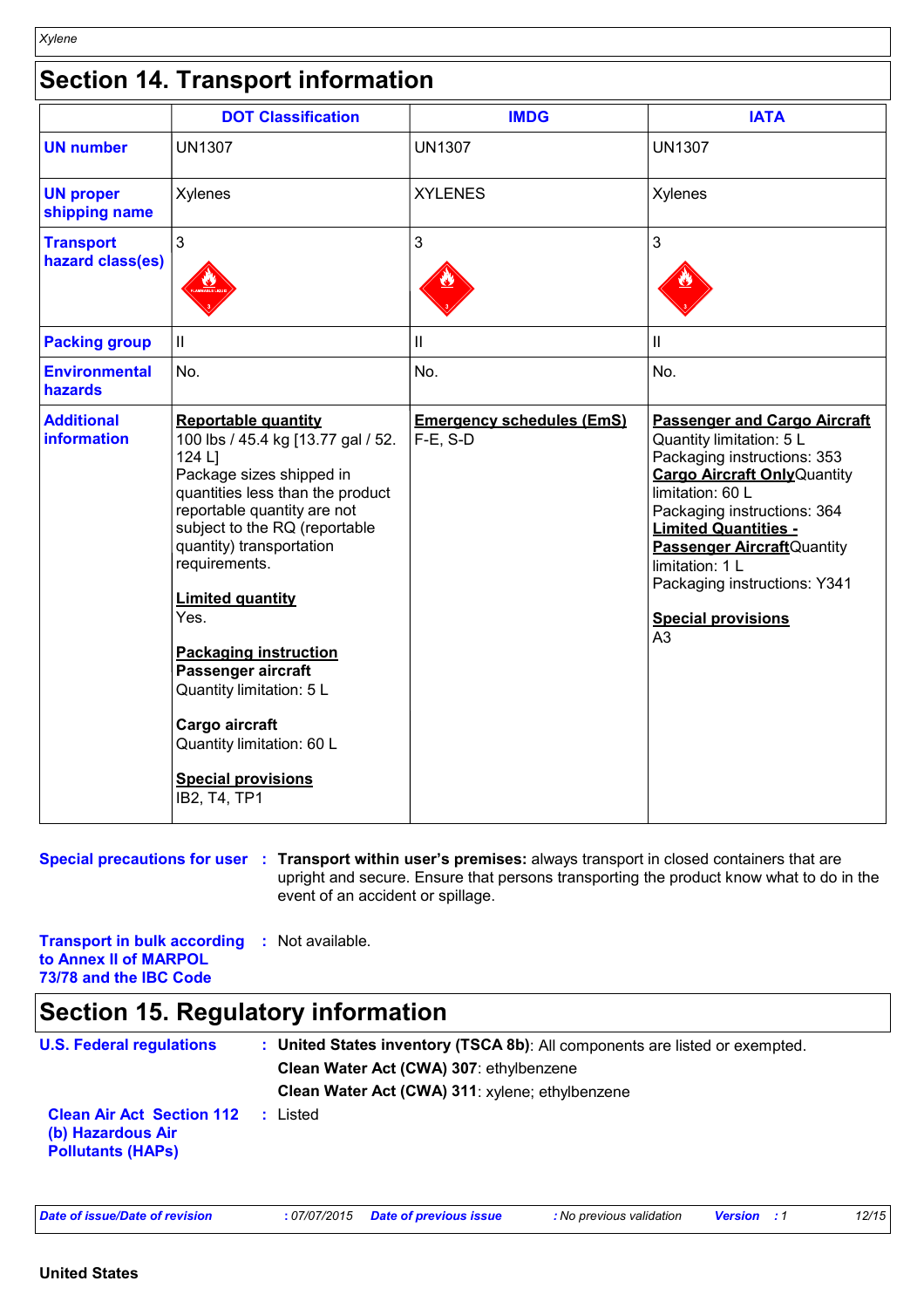# **Section 15. Regulatory information**

| <b>Clean Air Act Section 602</b><br><b>Class I Substances</b>  | : Not listed |
|----------------------------------------------------------------|--------------|
| <b>Clean Air Act Section 602</b><br><b>Class II Substances</b> | : Not listed |
| <b>DEA List I Chemicals</b><br>(Precursor Chemicals)           | : Not listed |
| <b>DEA List II Chemicals</b><br><b>(Essential Chemicals)</b>   | : Not listed |
| <b>SARA 302/304</b>                                            |              |
| <b>Composition/information on ingredients</b>                  |              |
| No products were found.                                        |              |

| SARA 304 RQ<br><u>SARA 311/312</u> | : Not applicable.                                                                     |
|------------------------------------|---------------------------------------------------------------------------------------|
| <b>Classification</b>              | $:$ Fire hazard<br>Immediate (acute) health hazard<br>Delayed (chronic) health hazard |

## **Composition/information on ingredients**

| <b>Name</b>  | $\frac{9}{6}$ | <b>Fire</b> | <b>Sudden</b><br>hazard release of<br><b>pressure</b> | <b>Reactive</b> | Immediate<br>(acute)<br>health<br>hazard | <b>Delayed</b><br>(chronic)<br>health<br>hazard |
|--------------|---------------|-------------|-------------------------------------------------------|-----------------|------------------------------------------|-------------------------------------------------|
| xylene       | ≥90           | Yes.        | No.                                                   | IN <sub>o</sub> | Yes.                                     | Yes.                                            |
| ethylbenzene | $≥10 - 25$    | Yes.        | No.                                                   | IN <sub>o</sub> | Yes.                                     | Yes.                                            |

#### **SARA 313**

|                              | <b>Product name</b> | <b>CAS number</b> | $\frac{9}{6}$  |
|------------------------------|---------------------|-------------------|----------------|
| <b>Form R - Reporting</b>    | xvlene              | 1330-20-7         | 1≥90           |
| requirements                 | ethylbenzene        | $100 - 41 - 4$    | $\geq 10 - 25$ |
| <b>Supplier notification</b> | xylene              | 1330-20-7         | l≥90           |
|                              | ethylbenzene        | $100 - 41 - 4$    | 210 - <25      |

SARA 313 notifications must not be detached from the SDS and any copying and redistribution of the SDS shall include copying and redistribution of the notice attached to copies of the SDS subsequently redistributed.

## **State regulations**

| <b>Massachusetts</b> | : The following components are listed: XYLENE; ETHYL BENZENE                                          |
|----------------------|-------------------------------------------------------------------------------------------------------|
| <b>New York</b>      | : The following components are listed: Xylene (mixed); Ethylbenzene                                   |
| <b>New Jersey</b>    | : The following components are listed: XYLENES; BENZENE, DIMETHYL-; ETHYL<br>BENZENE: BENZENE. ETHYL- |

**Pennsylvania :** The following components are listed: BENZENE, DIMETHYL-; BENZENE, ETHYL-

#### **California Prop. 65**

**WARNING:** This product contains a chemical known to the State of California to cause cancer.

| <b>Ingredient name</b> | <b>Cancer</b> | <b>Reproductive</b> | No significant risk<br><b>level</b>                    | <b>Maximum</b><br>acceptable dosage<br><b>I</b> evel |
|------------------------|---------------|---------------------|--------------------------------------------------------|------------------------------------------------------|
| ethylbenzene           | Yes.          | No.                 | 41 µg/day (ingestion) No.<br>54 µg/day<br>(inhalation) |                                                      |

#### **Chemical Weapon Convention List Schedules I, II & III Chemicals**

Not listed.

#### **Montreal Protocol (Annexes A, B, C, E)**

| 13/15<br>: 07/07/2015 Date of previous issue<br>Date of issue/Date of revision<br>: No previous validation<br><b>Version</b> |
|------------------------------------------------------------------------------------------------------------------------------|
|------------------------------------------------------------------------------------------------------------------------------|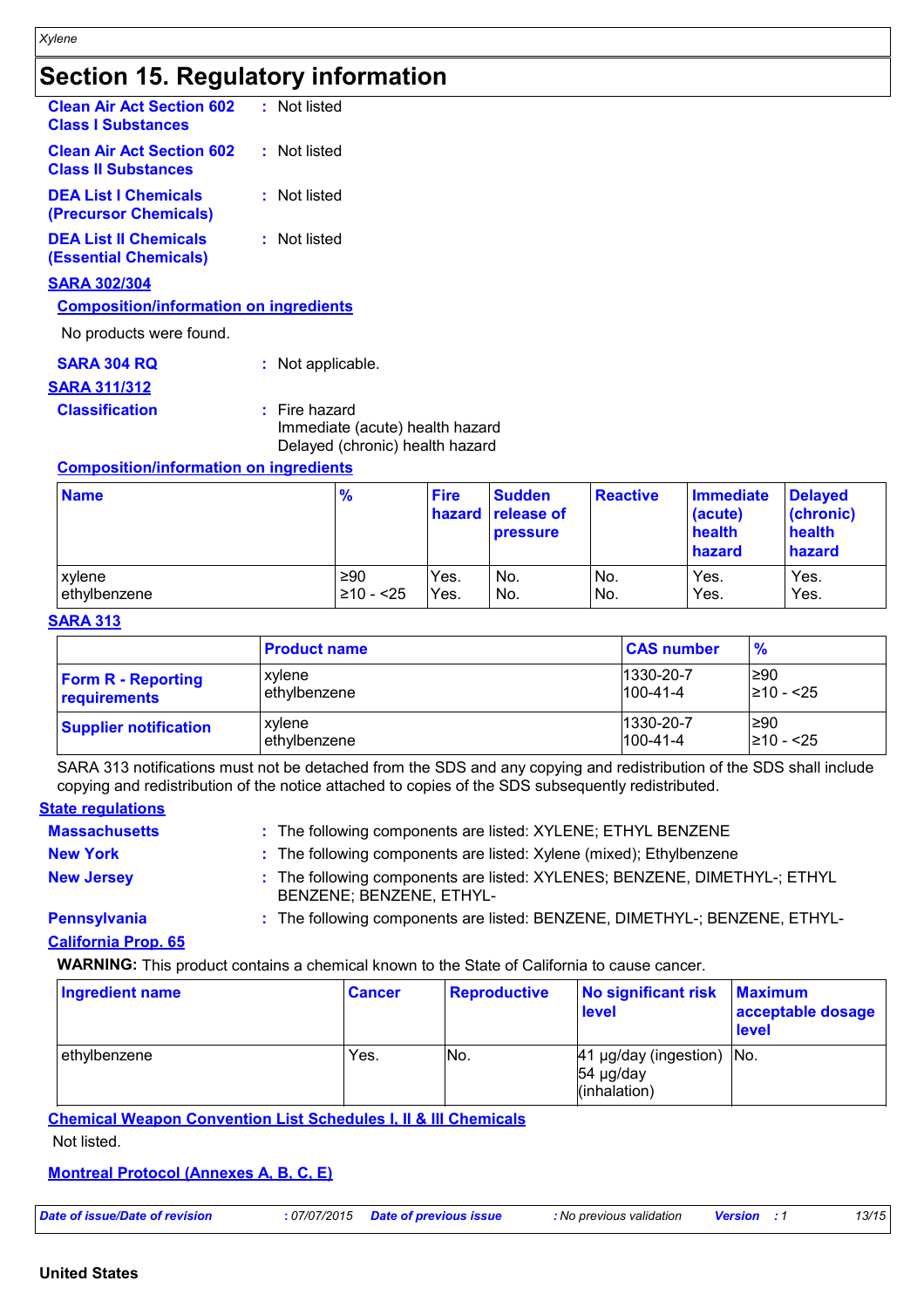# **Section 15. Regulatory information**

Not listed.

**Stockholm Convention on Persistent Organic Pollutants**

Not listed.

**Rotterdam Convention on Prior Inform Consent (PIC)** Not listed.

**UNECE Aarhus Protocol on POPs and Heavy Metals**

Not listed.

## **Section 16. Other information**

**Hazardous Material Information System (U.S.A.)**



**Caution: HMIS® ratings are based on a 0-4 rating scale, with 0 representing minimal hazards or risks, and 4 representing significant hazards or risks Although HMIS® ratings are not required on SDSs under 29 CFR 1910. 1200, the preparer may choose to provide them. HMIS® ratings are to be used with a fully implemented HMIS® program. HMIS® is a registered mark of the National Paint & Coatings Association (NPCA). HMIS® materials may be purchased exclusively from J. J. Keller (800) 327-6868.**

**The customer is responsible for determining the PPE code for this material.**

**National Fire Protection Association (U.S.A.)**



**Reprinted with permission from NFPA 704-2001, Identification of the Hazards of Materials for Emergency Response Copyright ©1997, National Fire Protection Association, Quincy, MA 02269. This reprinted material is not the complete and official position of the National Fire Protection Association, on the referenced subject which is represented only by the standard in its entirety.**

**Copyright ©2001, National Fire Protection Association, Quincy, MA 02269. This warning system is intended to be interpreted and applied only by properly trained individuals to identify fire, health and reactivity hazards of chemicals. The user is referred to certain limited number of chemicals with recommended classifications in NFPA 49 and NFPA 325, which would be used as a guideline only. Whether the chemicals are classified by NFPA or not, anyone using the 704 systems to classify chemicals does so at their own risk.**

| <b>Classification</b>                                                                                                                                                                                                              | <b>Justification</b>                                                                                                                                                            |
|------------------------------------------------------------------------------------------------------------------------------------------------------------------------------------------------------------------------------------|---------------------------------------------------------------------------------------------------------------------------------------------------------------------------------|
| Flam. Liq. 3, H226<br>Skin Irrit. 2, H315<br>Eye Irrit. 2A, H319<br>Carc. 2, H351<br>Repr. 2, H361 (Unborn child)<br>STOT SE 3, H335<br> STOT SE 3, H336<br>STOT RE 2, H373 (hearing organs, kidneys, liver and<br>nervous system) | On basis of test data<br>Calculation method<br>Calculation method<br>Calculation method<br>Calculation method<br>Calculation method<br>Calculation method<br>Calculation method |
| <b>History</b><br>: 07/07/2015<br>Date of issue/Date of                                                                                                                                                                            |                                                                                                                                                                                 |
| revision<br>: No previous validation<br>Date of previous issue                                                                                                                                                                     |                                                                                                                                                                                 |
| Date of issue/Date of revision<br>:07/07/2015                                                                                                                                                                                      | 14/15<br>: No previous validation<br><b>Date of previous issue</b><br><b>Version</b><br>$\cdot$ :1                                                                              |

## **Procedure used to derive the classification**